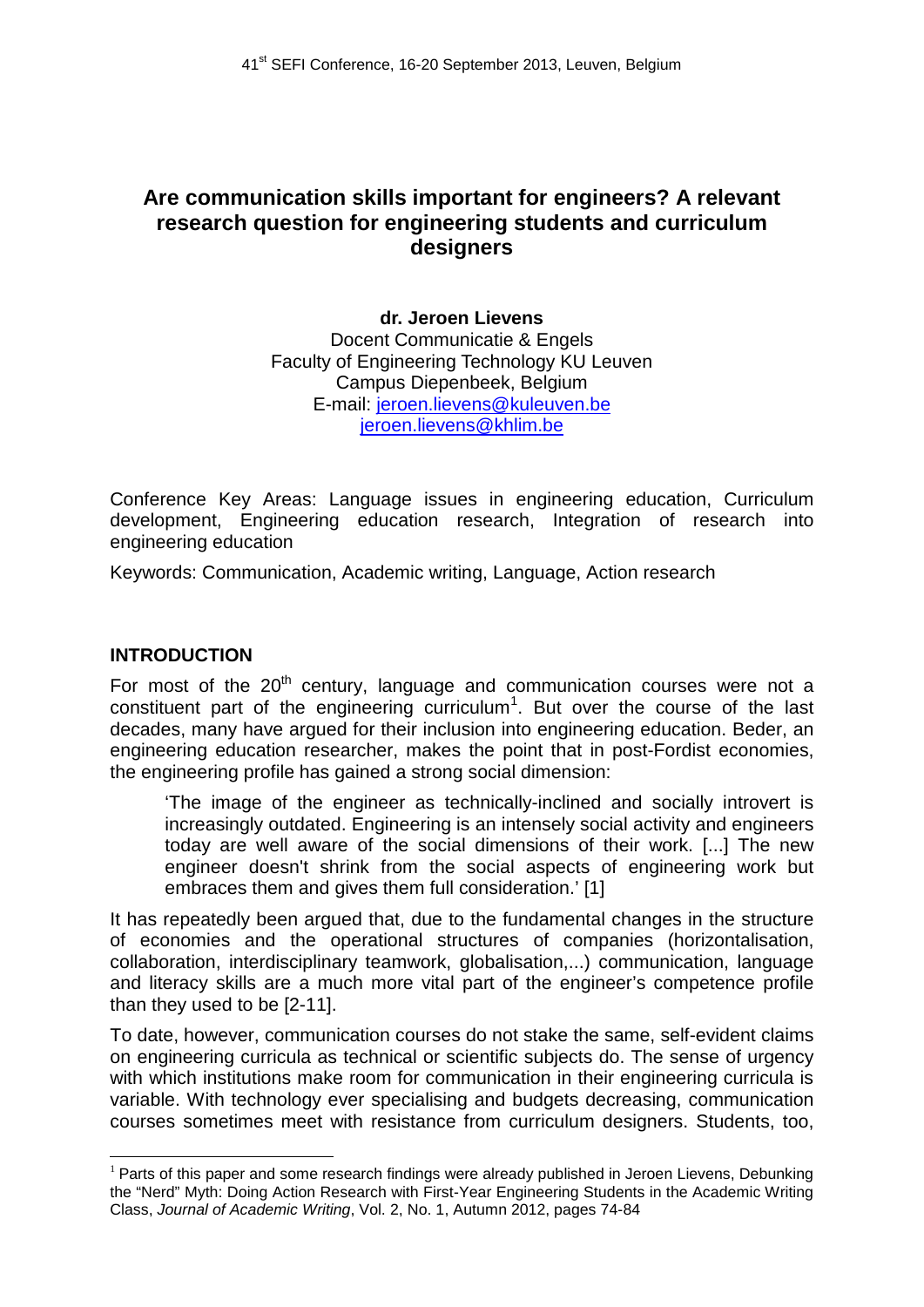sometimes question the urgency of communication courses, which are often felt to go beyond what many engineering students identify as their core competencies (science, technology, research, problem-solving...).

This ambivalent situation gives rise to the following questions: Is it possible to collect hard and local evidence of the importance of communication skills for a career in engineering? And if so, can this evidence be used to help shape engineering curricula and to help convince students of the importance of communication skills?

### **1 APPROACH**

The approach that was opted for, is an action research approach. Action research is also known as participatory research, collaborative enquiry or action learning [12-13].

'Primary is its focus on turning the people involved into researchers, too people learn best, and more willingly apply what they have learned, when they do it themselves. It also has a social dimension - the research takes place in real-world situations, and aims to solve real problems.' [14]

In this case, engineering students were turned into researchers of a real-world situation: they were asked to investigate whether professionally active engineers, living in Flanders, consider communication skills important for their careers, and if so, which communication skills in particular. Their research findings aim to solve a real problem, i.e. to research the debated position of communication courses in the engineering curriculum.

The first term module of the 1ABA course "Research & Communication" at Faculteit Industrieel Ingenieur (Diepenbeek, Belgium), as elaborated in *Fig. 1* alongside the second and third term modules, provided the opportunity for implementing the action research approach.



*Fig. 1*. Program for the course "Research and communication" (2 ECTS per term) in 1ABA, FI²

In the first term module, teams of 3 to 4 students were asked to write a brief research paper on the importance of communication skills for engineers on the basis of a literature review and an online questionnaire. The online questionnaire, developed by the teaching staff<sup>[2](#page-0-0)</sup> and made available through Zoho Creator, consists of 10 multiple choice questions polling the importance of several communication skills in the workplace (foreign languages, writing, public speaking, negotiation skills...)<sup>[3](#page-1-1)</sup>. All

 $2$  The teaching staff consists of Mieke Buntinx (Basic research skills), Dirk Willem (ICT skills), Lize Jaspers (Information skills), Hannelore Dierickx and Jeroen Lievens (Academic writing skills).

<span id="page-1-1"></span><span id="page-1-0"></span>The questionnaire can be found here: [https://creator.zoho.com/jlievens/enqu-te-ingenieurs-en](https://creator.zoho.com/jlievens/enqu-te-ingenieurs-en-communicatie-/form-perma/Ingenieurs_en_communicatie/)[communicatie-/form-perma/Ingenieurs\\_en\\_communicatie/](https://creator.zoho.com/jlievens/enqu-te-ingenieurs-en-communicatie-/form-perma/Ingenieurs_en_communicatie/)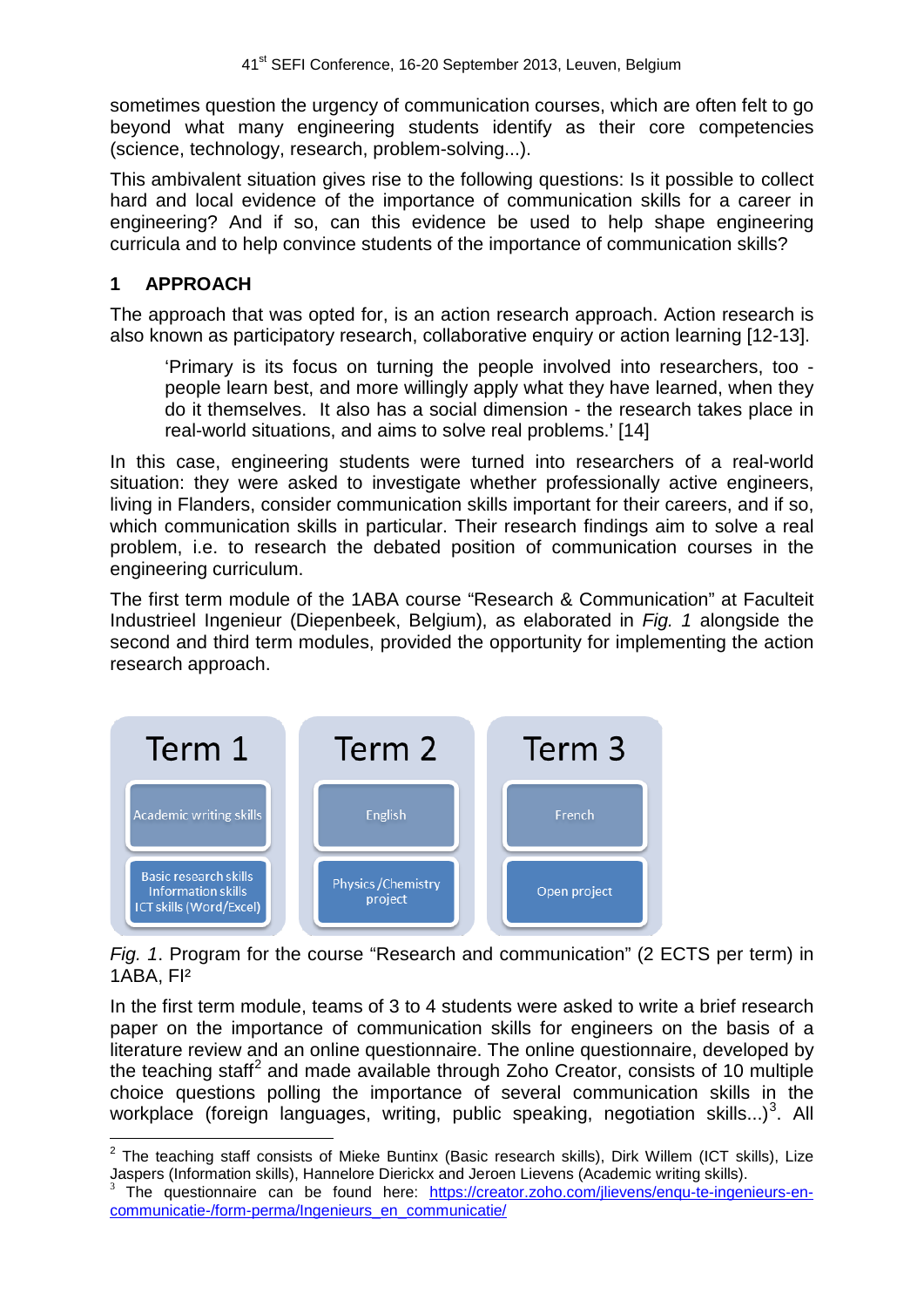students were asked to distribute this questionnaire among engineers in their personal or their parents' networks via e-mail. The questionnaire yields an Excel sheet, aggregating the respondents' answers and personal data (age, engineering profile, sector, company size, gender and engineering diploma). All student teams were asked to define a more focused research question, (e.g. "Are foreign languages important for a career in construction engineering, and if so, which?"), to cull the relevant data from the Excel sheet and to write out their findings in a brief, academically formatted research paper supported with graphs.

All steps in the process were supported by the teaching staff. In 12 contact hours of "academic writing", students were taught the basics of academic writing (structure, register, phrasing, spelling, grammar, referencing, lay-out and formatting guidelines) and helped with their paper. In 2 contact hours of "basic research skills", students made themselves acquainted with elementary concepts in research methodology (drawing up a research questions, defining targets, selecting an appropriate method...). In 2 contact hours of "information skills" students learned how and where to find trustworthy research findings and relevant literature. In 2 contact hours of "Excel skills", students acquired such useful techniques as using formulas, macros and filters, and generating graphs. In 1 contact hour of "Word skills", students were offered support on relevant digital word processing topics (setting margins, automatic generation of table of contents, lists of graphs and tables and a reference list).

The academic writing staff provided feedback on the paper through an evaluation form with the following rubrics: use of source materials, content, topic focus, structure, argumentation, academic register, lay-out and correctness. The Word/Excel teaching staff evaluated and commented on the efficiency with which the Excel calculations and graphs were executed and on the techniques used to generate the Word file.

The goals were to improve the research and academic writing skills of students, and simultaneously to convince them of the relevance of communication skills for a career in engineering. From a larger perspective, the goal was to build an extensive set of local and hard data to help solidify and shape the place of communication courses in the engineering curriculum.

# **2 RESULTS AND DISCUSSION**

#### **2.1 Notable questionnaire results**

-

Over the course of three first term modules (2010, 2011 and 2012), a total of 577 professionally active engineers have completed the questionnaire (which amounts to approximately 1 respondent per student) $4$ . Some of the more significant results are discussed below.

A first interesting finding (see *Fig. 2*) is that engineers spend a very significant amount of their working time actively communicating (writing e-mails and reports, making phonecalls, having meetings...).

<span id="page-2-0"></span> $4$  Ethical clearance to make use of the questionnaire responses was sought and procured through a passage on the questionnaire stating that by submitting the form, the respondent agrees to surrender the submitted data for purposes of research and publication.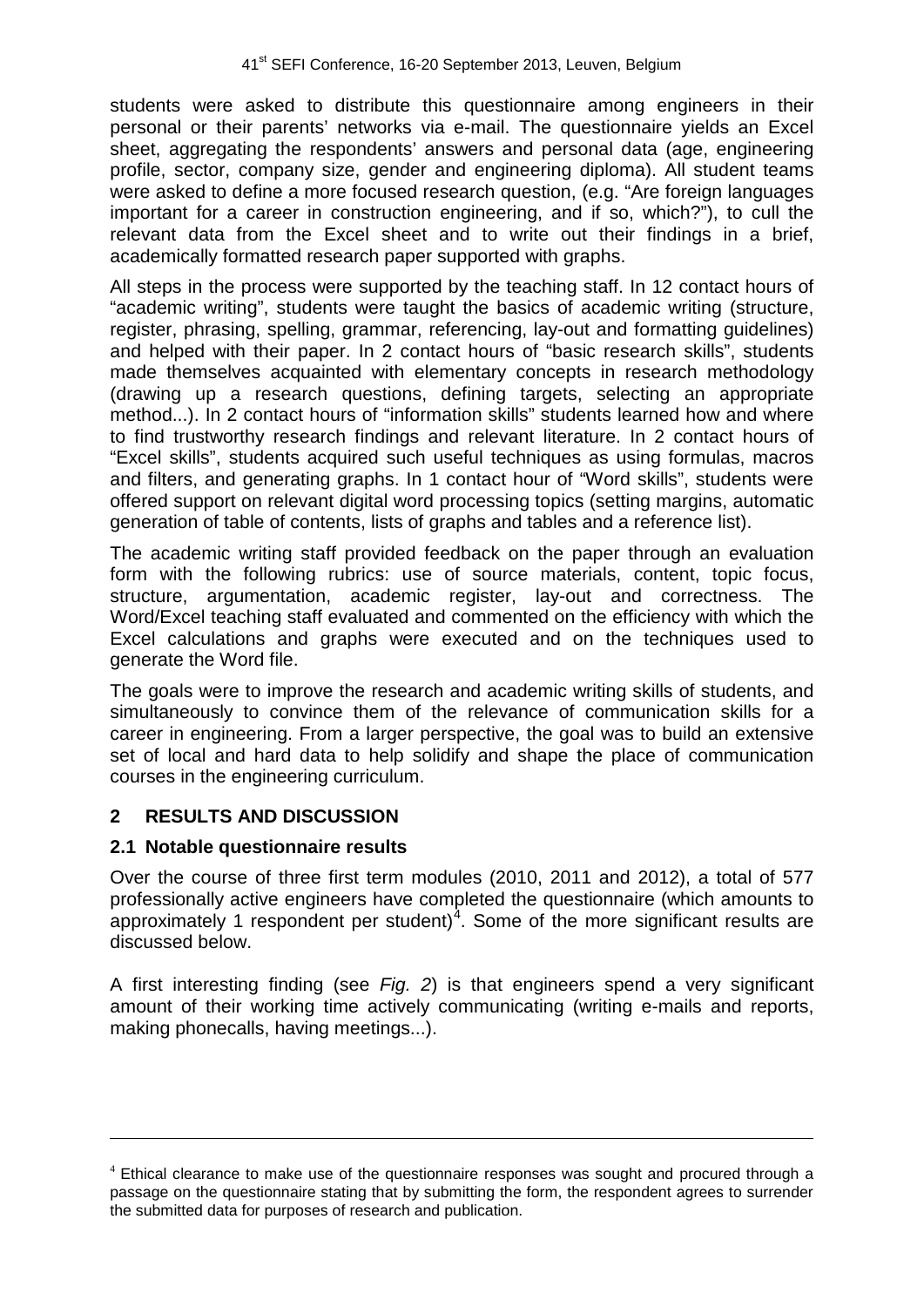



On average, respondents spend 57% of their working time on active communication. This figure is higher than expected. Beer and McMurray, for instance, estimated that engineers spend 20-40% of their working time on communication [15].

A second finding is that engineers perceive their communication skills to impact their careers strongly. If "factor 1" amounts to "irrelevant" and "factor 5" to "all-defining", then the majority of respondents, irrespective of engineering profile, selected a factor 4 to describe the impact of communication skills on their career (see *Fig. 3*) .



*Fig. 3.* The perceived impact of communication skills on the career of the engineer, from factor 1 (irrelevant) to factor 5 (all-defining) versus engineering profile.

A third interesting finding is that the mastery of English is considered crucial for a career in engineering in Flanders (see *Fig. 4*).

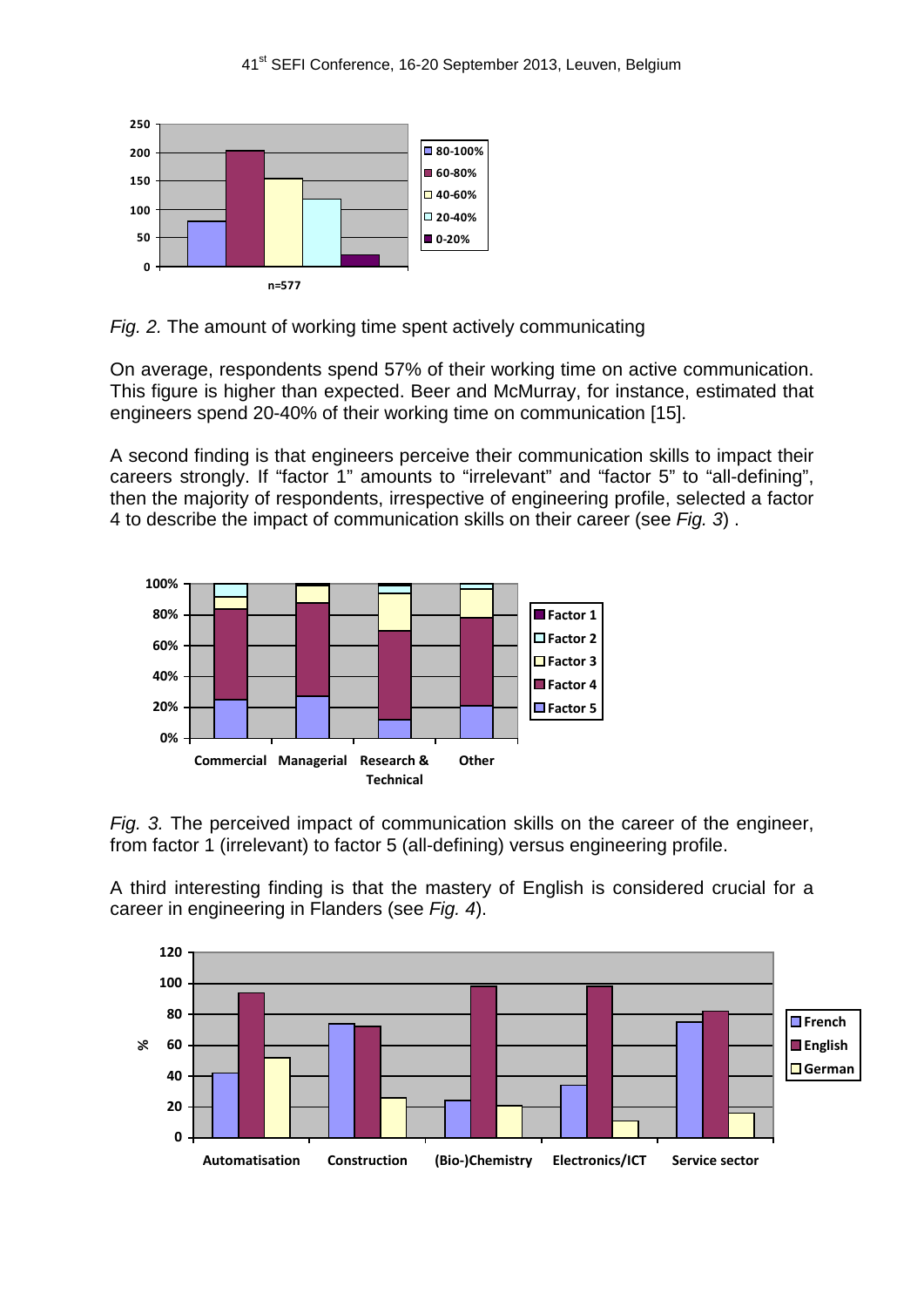*Fig. 4*. The perceived necessity of foreign language skills versus engineering sector

Only in the construction sector, mastery of French is considered requisite more often than the mastery of English. It is also noteworthy that the mastery of German is considered crucial by more than 50% of the engineers in the sector of automatisation. From the questionnaire, it also appeared that 26% of respondents had followed a foreign language course following their graduation to be able to meet workplace requirements.

A final notable finding is that only one fourth of the engineers (resp. 25% and 23%) claims to experience no problems with the various dimensions of written and oral communication (see *Fig. 5 & 6*).



*Fig. 5 & 6* Aspects of resp. written and oral communication that engineers struggle with.

In all, respondents indicate that communication and language skills are very important for their careers. At the same time, three fourths struggle with at least one aspect of written or oral communication. Many engineers have followed additional communication or foreign language courses following their graduation: 32% have followed a course on their own initiative, 28% have followed a course on the employer's request and another 8% is considering following an additional communication or language course.

# **2.2 Student papers**

In their papers, students analyzed the relationship between the engineering profession and communication and language skills from a great variety of perspectives<sup>[5](#page-2-0)</sup>. The fundamental recommendation, however, was uniformly to maintain or even augment the position of communication courses in the curriculum.

Comparisons of the current FI² curriculum and the questionnaire results led students to make the following, more specific recommendations:

- with respect to oral communication, the curriculum should make more room for meeting and negotiation skills (the current curriculum focuses on presentation skills, while meeting and negotiation skills are considered a crucial aspect of their profession by 48% of respondents, compared to 52% for presentations);
- with respect to written communication, the curriculum should make more room for writing for non-specialists (the current curriculum focuses on genres written

Students were informed in writing that the research results could be used for research and publication purposes, and that they could withdraw the results should they wish to do so.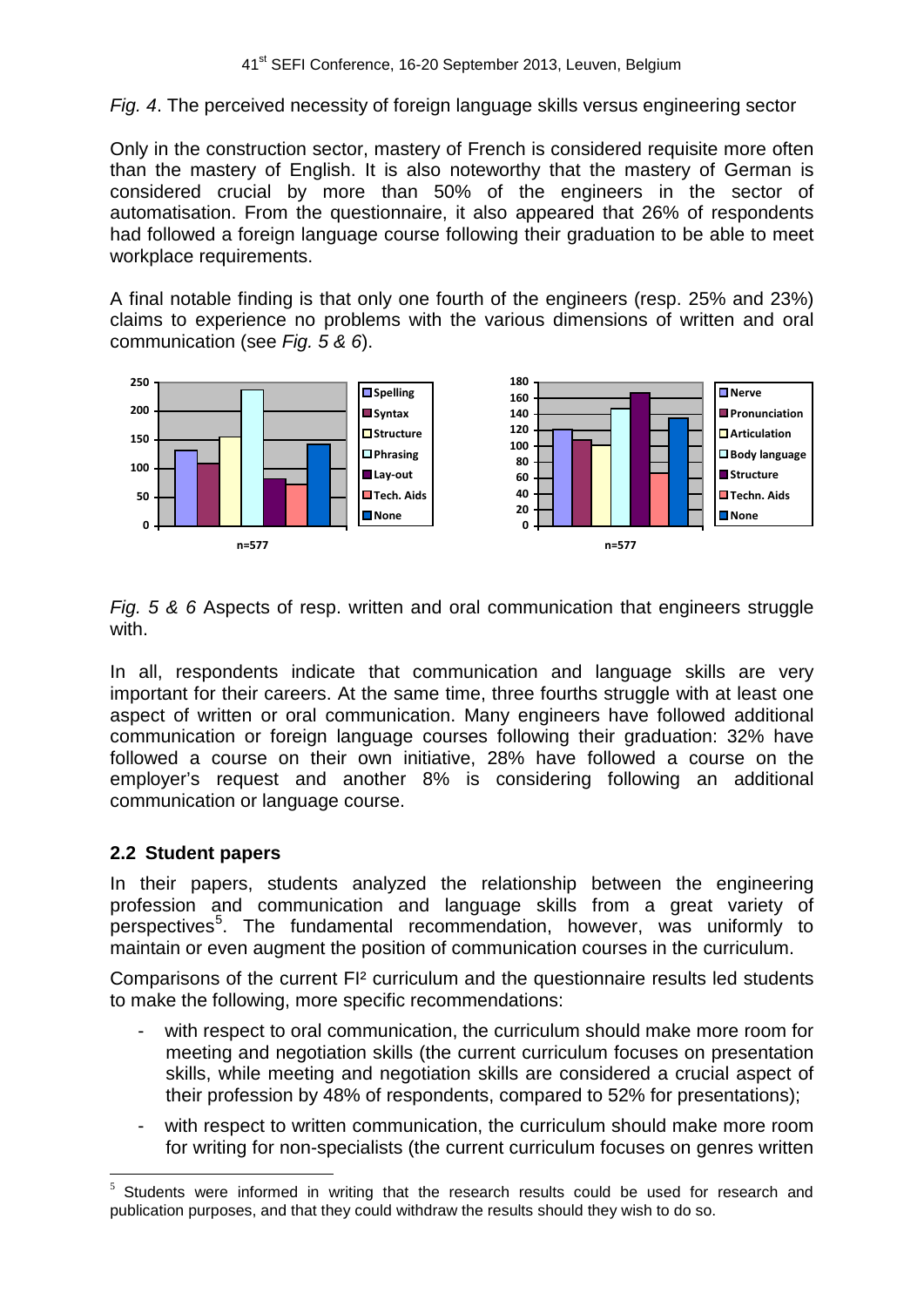for the professional in-crowd, while writing for a non-specialist audience is considered a crucial aspect of their profession by 53% of respondents, compared to 57% for specialist audiences);

with respect to foreign languages, the curriculum should diversify its foreign language offer in function of the different engineering branches (see *Fig. 4*) .

# **3 EVALUATION**

#### **3.1 Student questionnaire**

Following the course module, students were asked to complete a brief, psychometric questionnaire. The questionnaire uses a 5 point Likert scale and helps build an understanding of the effectiveness of the above-described approach.

*Was the action research approach successful in convincing first-year engineering students of the importance of communication skills for engineers?* (see *Fig. 7*)



*Fig. 7.* "Working with authentic questionnaire results has convinced me of the importance of communication skills for engineers".

64% of students either agreed or agreed completely with the claim that the results of the questionnaires have positively influenced their ideas on the importance of communication skills for engineers. Of the 11 students in the categories "Not agreed" and "Not agreed at all", 5 added the comment that they were convinced already. It is impossible to state with reasonable accuracy how many the 30% of students in the "neutral" category were already convinced as well.

*Was the course module successful in improving students' academic writing skills?*  (see *Fig. 8*)



*Fig. 8.* "My academic writing skills have improved by writing out the research results in a paper"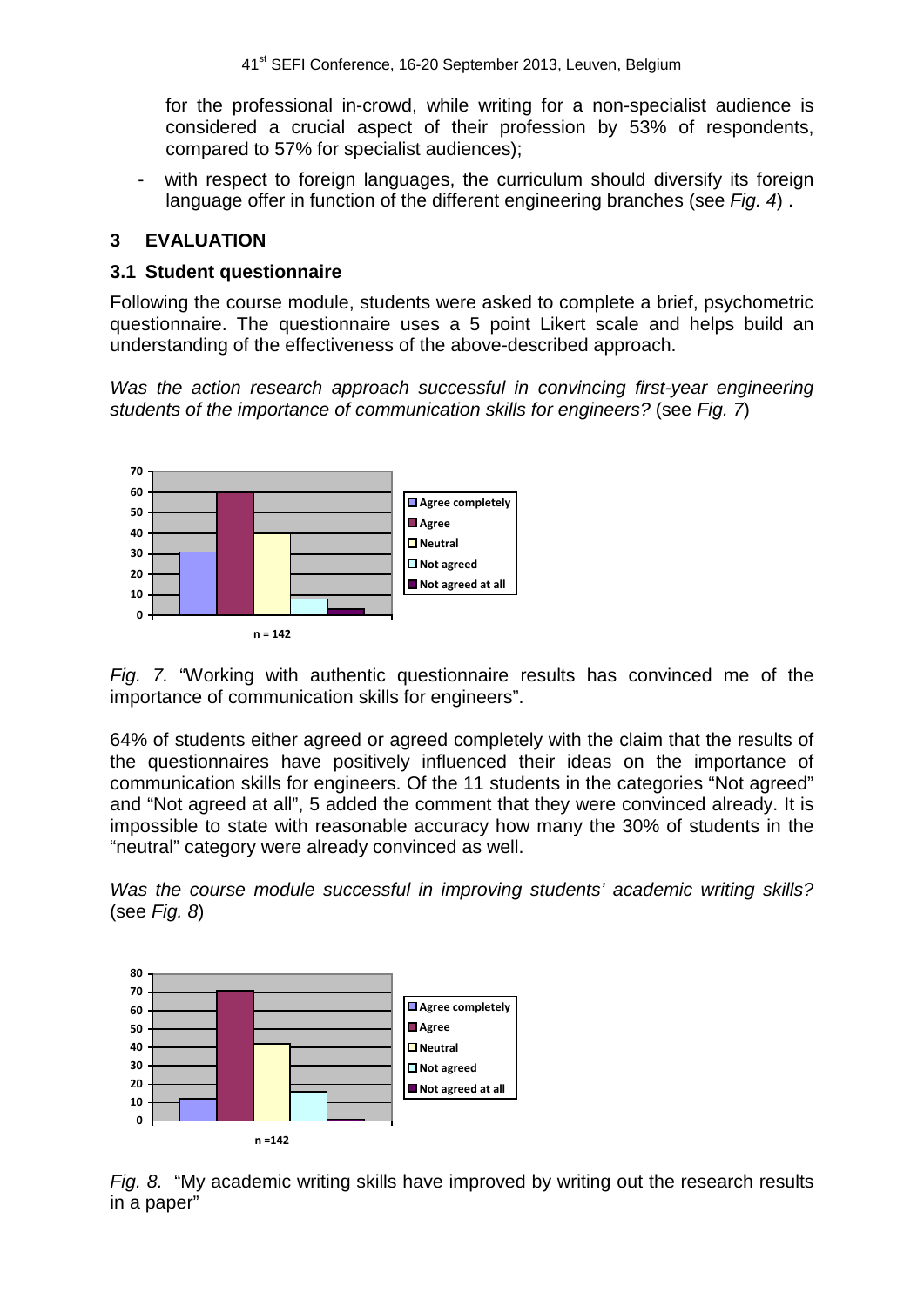58% of students either agreed or agreed completely with the claim that their academic writing skills have improved, while 12% disagreed or disagreed completely. It was attempted to validate student perceptions by comparing their paper with a formal text students had written preceding the course module. Mainly, students handed in essays, book reports, integrated project reports ("GIP") they had written in the final year of secondary education. The validation procedure was judged defective, however, because the pre- and post-text could not be compared reliably. The genres were too different to allow for a comparison of such parameters as structure, register, use of source materials and lay-out. Moreover, it was unclear to what extent the pre-texts had been proofread by third parties.

*Was the approach successful in improving students' research skills?* (see *Fig. 9*)



*Fig. 9.* "My research skills have improved over the course of the module"

60% of students agreed or agreed completely that their research skills had improved, while 6% did not.

In all, around 60% of the students consider the approach to be successful in achieving its targets. Around 30% takes a neutral stance. It has been observed too that, since the implementation of "Research & Communication", students are better equipped to write their bachelor papers. A similar finding is expected for the master's theses, though the first students to follow the course module in 2010 are still to start their master year (Autumn 2013).

# **3.2 Curricular impact**

The set of local, recent and empirical data that was accumulated has turned out to be useful in the many curricular debates that have been conducted in the 4-year process of integrating the KHLim and XIOS curricula into the FI² curriculum and in arguing for the position of communication courses in the curriculum of the newly established Faculty for Engineering Technology of KU Leuven. The data set helps to give the workplace a systematic voice in curricular debates while traditional platforms for consulting the workplace often struggle to obtain a significant number of representatives.

# **4 CONCLUSION**

The action research approach studied  $-$  and, simultaneously, improved  $-$  the fundamental interactions between students, teachers, the school and the workplace. A majority of students feels that they have gained a better insight into the reality of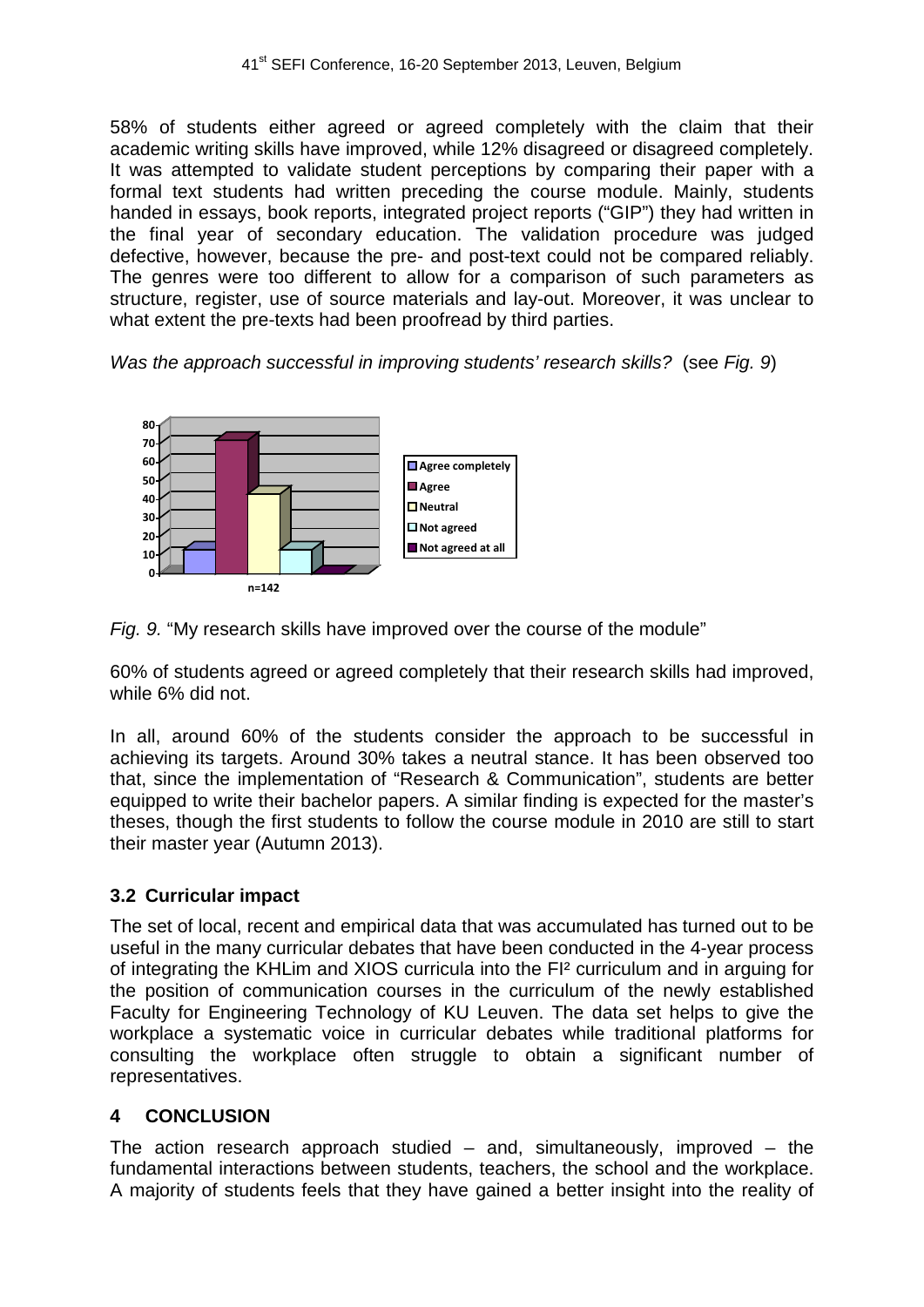21<sup>st</sup> century engineering and that they have improved their academic writing and research skills. The approach allowed teachers to create a functional task that integrated several course topics and that allowed students to make use of their perceived core competencies (problem solving, data analysis,...) in the process of acquiring a competency that is, for many, at some remove from their innate talents [16]. Moreover, "soft topic" teachers developed a "hard" way of speaking out in curricular debates. Finally, the school benefited from the systematic input of the workplace through the questionnaire, while the workplace, in turn, will benefit from graduated engineers with adequate communication skills.

### **REFERENCES**

- [1] Beder, S. (1998), A bit of the Rain Man in every engineer?, *Engineers Australia*, April 1998, pp. 57
- [2] Craig, L., Lerner N. and Poe, M. (2008), Innovation across the Curriculum: Three case studies in Teaching Science and Engineering Communication, *IEEE Transactions on Professional Communication,* Vol. 51, No. 3, pp. 280–299
- [3] Ford, D.F. and Riley, L.A. (2003), Integrating Communication and Engineering Education: A Look at Curricula, Courses and Support Systems, *Journal of Engineering Education,* Vol. 92, No. 4, pp. 325–328
- [4] Heilmeier, G. (1995), Educating Tomorrow's Engineers, *ASEE Prism*, Vol. 12, May/June,
- [5] Koen, P.A. and Pankaj, K. (1999), ABET 2000: What are the Most Important Criteria to the Supervisors of New Engineering Undergraduates, Proceedings of the *1999 ASEE Annual Conference*, USA: North Carolina.
- [6] Lang, J.D., Cruse, S., McVey, F.D. and McMasters, J. (1999), Industry Expectations of New Engineers: A Survey to Assist Curriculum Designers, *Journal of Engineering Education,* Vol. 88, No. 1, pp. 43–51
- [7] Lynn, L. and Salzman, H. (2007), The real global technology challenge, *Change: The Magazine of Higher Learning,* Vol. 39, No. 4, pp. 8–13
- [8] Melin Emilsson, U. and Lilje, B. (2008), Training social competence in engineering education: necessary, possible or not even desirable? An explorative study from a surveying education programme. *European Journal of Engineering Education,* Vol. 33, No. 3, pp. 259–269.
- [9] National Academy of Engineering (2004), *The Engineer of 2020: Visions of Engineering in the New Century*, Washington, DC: National Academy Press
- [10] Riley, L.A., Furth, P. and Zelmer, J. (2000), Assessing Our Engineering Alumni: Determinants of Success in the Workplace, Proceedings of the *2000 ASEE/Gulf-Southwest Section Annual Conference*
- [11] Williams, R. (2003), Education for the profession formerly known as engineering, *Chronicle of Higher Education* [online], available from <http://chronicle.com/weekly/v49/i20/20b01201.htm>